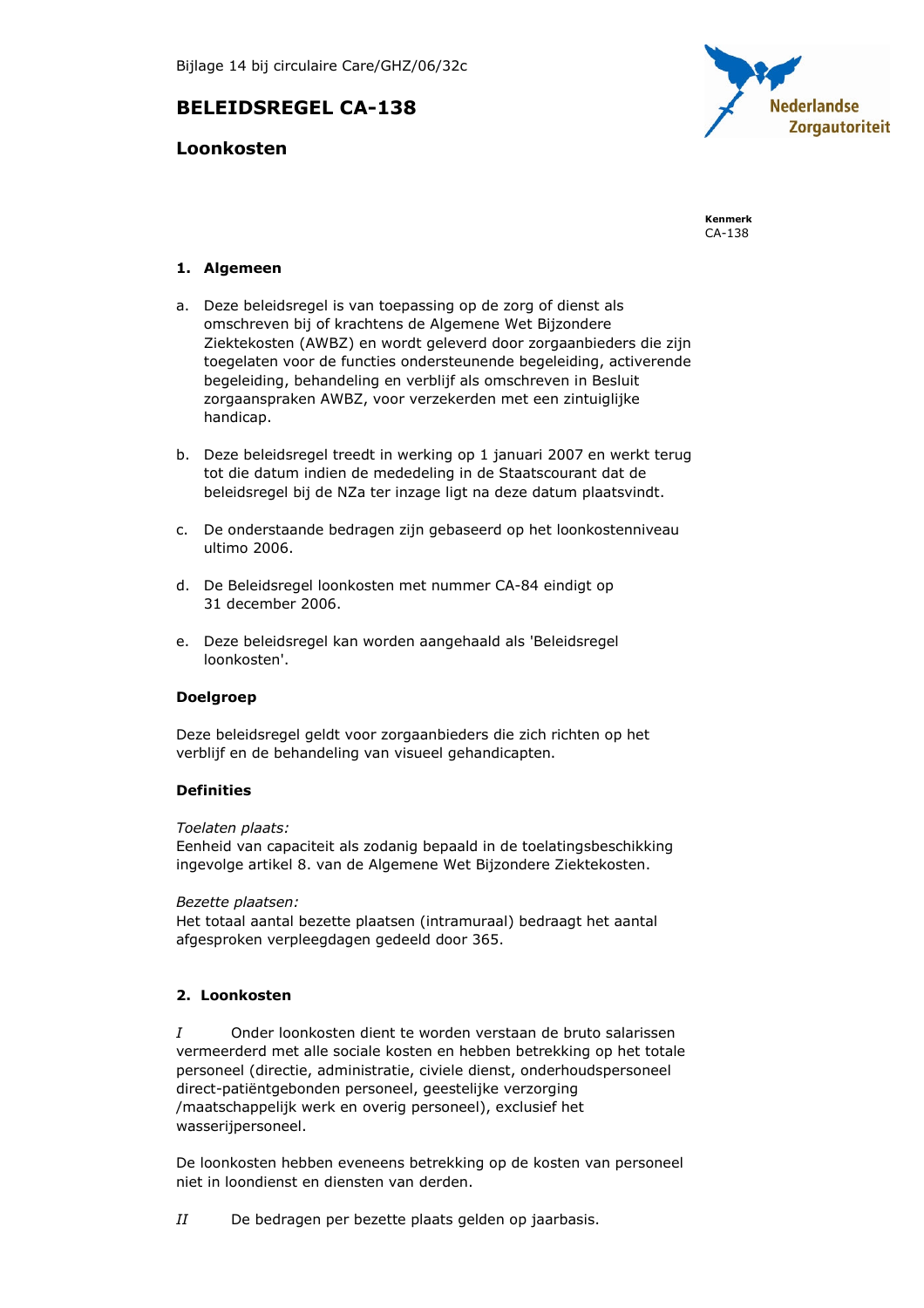$III$ Bij het vaststellen van de Beleidsregel loonkosten is met een afwezigheid wegens arbeids-ongeschiktheid van 6,48% rekening gehouden.

 $IV$ De kosten van onderhoudspersoneel voor locaties die onder de Beleidsregel kleinschalig wonen vallen dienen te worden bestreden uit die betreffende beleidsregel.

### 3. Directie en administratie

Voor de loonkosten van directie en administratie is maximaal incalculeerbaar:

| Per verpleegdag: | 6,30       |
|------------------|------------|
| Per instelling:  | 107.325,00 |

Tot de administratie worden tevens alle secretariaatswerkzaamheden gerekend.

#### 4. Civiele dienst

Voor de loonkosten van het civiel personeel geldt een maximum bedrag:

| Per verpleegdag:    | 4,09     |
|---------------------|----------|
| Per bezette plaats: | 3.435,18 |

# 5. Verpleegkundig, opvoedkundig en verzorgend personeel groepsleiding (inclusief hoofd groepsleiding)

Voor de loonkosten van de groepsleiding is maximaal incalculeerbaar:

a. Groepsleiding voor blinden, inclusief 'maatschappelijk blinden'

|                          | Per bezette plaats | Per verpleegdag |
|--------------------------|--------------------|-----------------|
| l normaal blinden        | € 14.066,69        | € 16,51         |
| meervoudig gehandicapten | € 17.561,54        | € 20,62         |
| Jeugdigen                | € 17.561.54        | € 20,62         |

b. Groepsleiding voor slechtzienden

|                          | Per bezette plaats   Per verpleegdag |         |
|--------------------------|--------------------------------------|---------|
| normaal slechtzienden    | € 10.692,12                          | € 12,56 |
| meervoudig gehandicapten | € 13.341,57                          | € 15.66 |

#### 6. Paramedisch personeel en medisch hulppersoneel

Voor de loonkosten van het therapeutisch personeel, overig paramedisch personeel en medisch hulppersoneel gelden de volgende maxima:

|                            | Per bezette plaats | Per verpleegdag |
|----------------------------|--------------------|-----------------|
| 10 jaar of ouder normaal   | € 1.324,73         | € 1,55          |
| begaafd                    |                    |                 |
| jonger dan 10 jaar normaal | € 1.938,29         | € 2.28          |
| begaafd                    |                    |                 |
| meervoudig gehandicapten   | € 2.203,23         | € 2,58          |

**Kenmerk** CA-138

Pagina  $2$  van  $3$